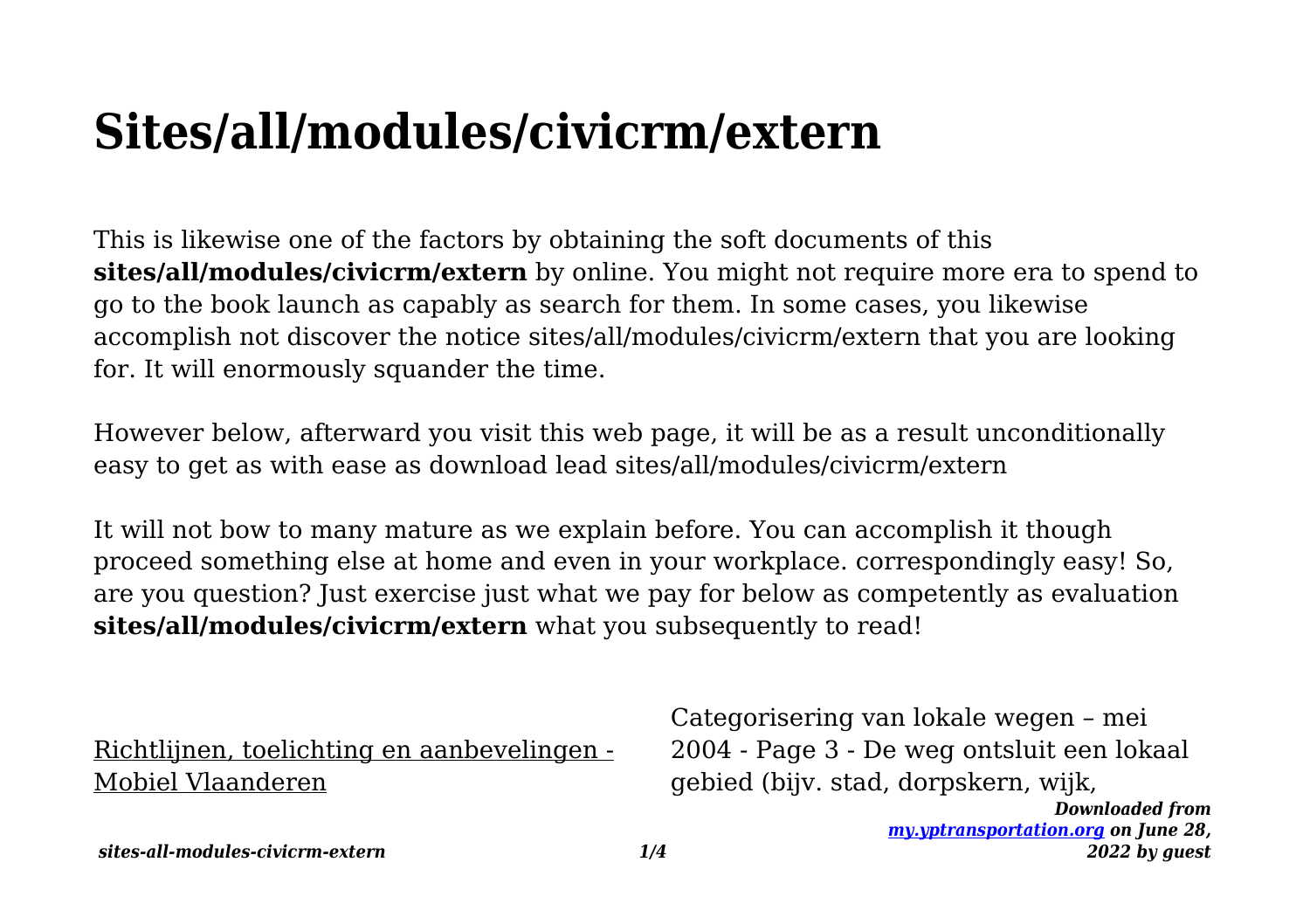industrie- of dienstenzone) naar een weg van hogere

#### Notice 2020-54 - IRS tax forms

3 . higher, the Federal minimum wage or any applicable State or local minimum wage, up to \$200 per day and \$2,000 in the aggregate. Division C of the Families …

*Tax Guide for Churches & Religious Organizations*

Tax Exempt and Government Entities EXEMPT ORGANIZATIONS Tax Guide for Churches & Religious Organizations 501(c)(3) Publication 1828 (Rev. 8-2015) Catalog Number 21096G Department of the Treasury Internal Revenue Service www.irs.gov

*Fire safety in purpose-built blocks of flats - GOV.UK*

6 Fire safety in purpose-built blocks of flats 40. Review of fire risk assessments 49 Part E: Managing fire risk – preventing fires 51 41. Introduction 52 42. Smoking 52 43. Arson 53 44. Housekeeping 55

#### U.S. Department of Labor Wage and Hour Division - DOL

\*Note: The Department of Labor revised the regulations located at 29 C.F.R. pa rt 541 with an effective date of January 1, 2020. WHD will continueto enforce the 2004 part 541 regulations t hrough December 31,2019 , including the

#### **C 14 - COVID-19 - SARS-CV-2 14**

*Downloaded from* Chapter 14a - 2. COVID-19 - SARS-Cov-2. C 14 - COVID-19 - SARS-CV-2. 28 February 2022 distributed variant, designated Alpha, first emerged in Kent in late 2020 and led to a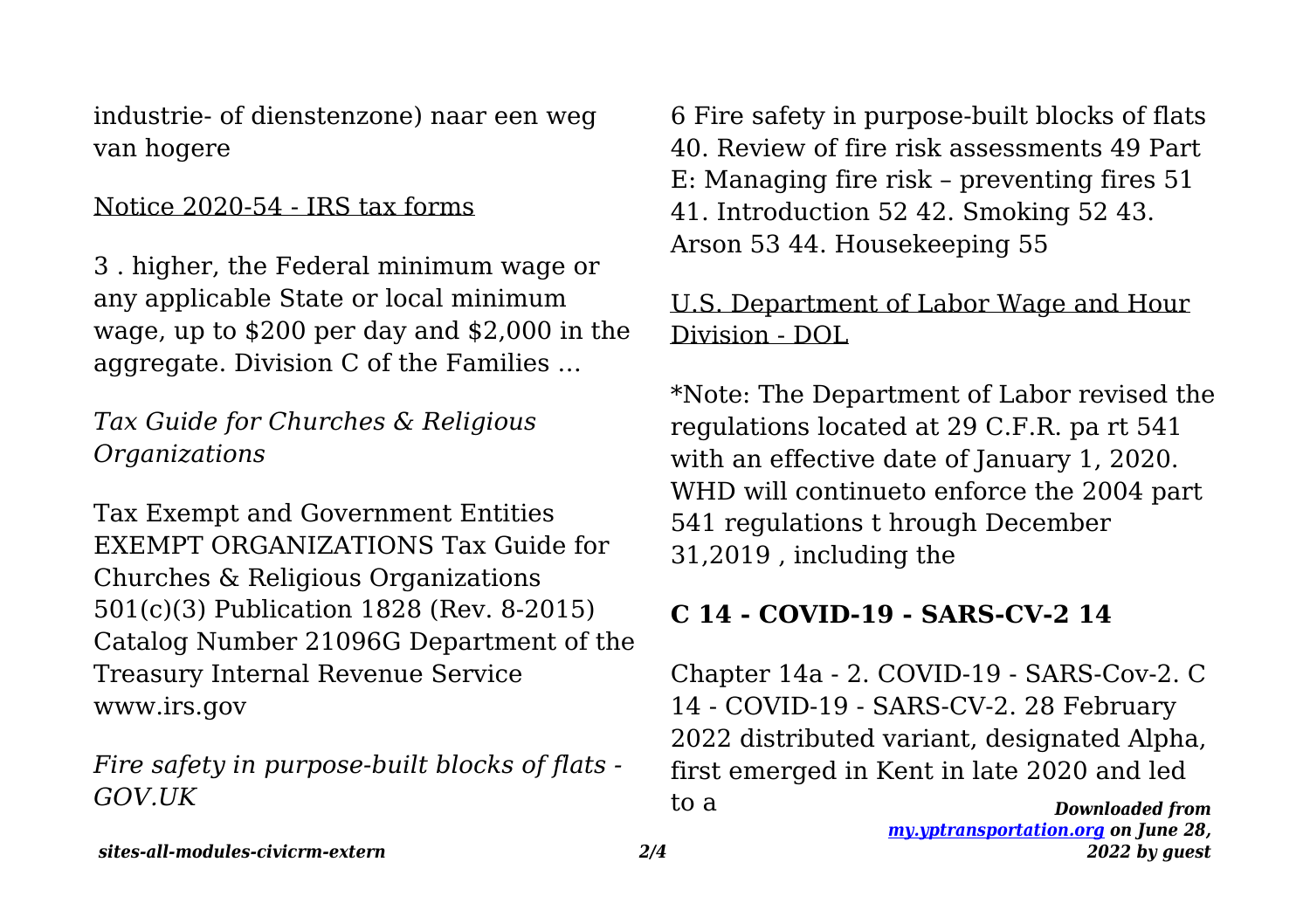#### Updated IPAC measures COVID-19 - Public Health Ontario

Notice PHO provides scientific and technical advice to Ontario's government, public health organizations and health care providers. PHO's work is guided by the current best available evidence at the

*As of July 29, 2021*

11 As of July 29, 2021 . These FAQs are in the process of being revised and do not yet reflect changes made by the American Rescue Plan Act of 2021 enacted on March 11, 2021.

#### **The Small Business Owner's Guide to the CARES Act - Senate**

The Small Business Owner's Guide to the CARES Act The programs and initiatives in the Coronavirus Aid, Relief, and Economic

Security (CARES) Act that was just passed by Congress are intended to assist business owners with whatever needs they have right now . When implemented, there will

### *WHO | WHO rights roles Respon HW COVID-19*

COVID-19 patients, such that workers do not incur expenses for occupational safety and health requirements; • familiarize personnel with technical updates …

*Final Report of the Federal Commission on School Safety (PDF)*

presented to the. president of the united states december 18, 2018. final report of the federal commission on . school safety. 7klvuhsruwlvxqghuuhylhzdvri'hfhpehu 6rphvwdwhphqwvlqwklvuhsruwgr

## *Downloaded from* **Fact Sheet #17G: Salary Basis**

*[my.yptransportation.org](http://my.yptransportation.org) on June 28, 2022 by guest*